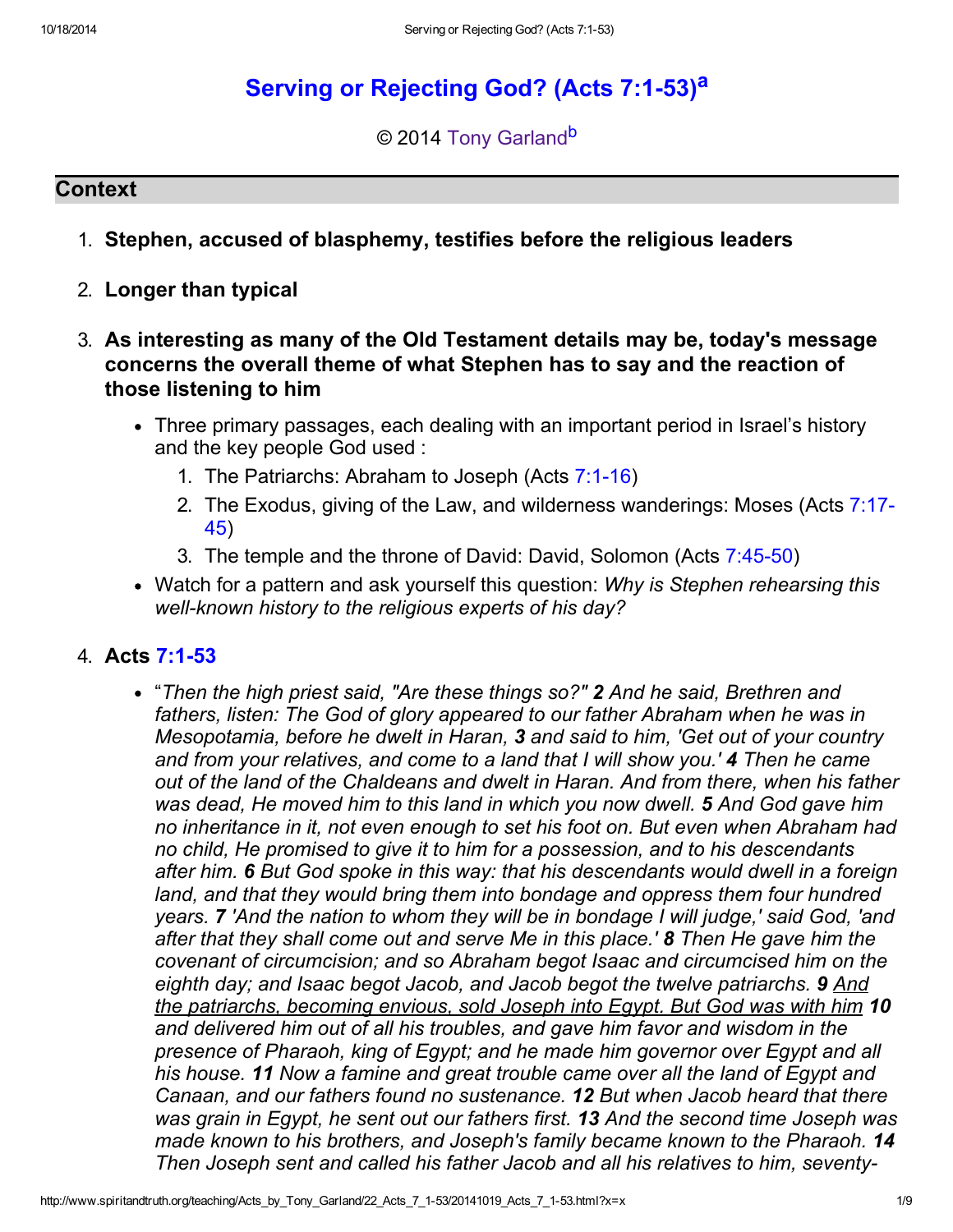five people. 15 So Jacob went down to Egypt; and he died, he and our fathers. 16 And they were carried back to Shechem and laid in the tomb that Abraham bought for a sum of money from the sons of Hamor, the father of Shechem. 17 But when the time of the promise drew near which God had sworn to Abraham, the people grew and multiplied in Egypt 18 till another king arose who did not know Joseph. 19 This man dealt treacherously with our people, and oppressed our forefathers, making them expose their babies, so that they might not live. 20 At this time Moses was born, and was well pleasing to God; and he was brought up in his father's house for three months. 21 But when he was set out, Pharaoh's daughter took him away and brought him up as her own son. 22 And Moses was learned in all the wisdom of the Egyptians, and was mighty in words and deeds. 23 Now when he was forty years old, it came into his heart to visit his brethren, the children of Israel. 24 And seeing one of them suffer wrong, he defended and avenged him who was oppressed, and struck down the Egyptian. 25 For he supposed that his brethren would have understood that God would deliver them by his hand, but they did not understand. 26 And the next day he appeared to two of them as they were fighting, and tried to reconcile them, saying, 'Men, you are brethren; why do you wrong one another?' 27 But he who did his neighbor wrong pushed him away, saying, 'Who made you a ruler and a judge over us? 28 'Do you want to kill me as you did the Egyptian yesterday?' 29 Then, at this saying, Moses fled and became a dweller in the land of Midian, where he had two sons. 30 And when forty years had passed, an Angel of the Lord appeared to him in a flame of fire in a bush, in the wilderness of Mount Sinai. 31 When Moses saw it, he marveled at the sight; and as he drew near to observe, the voice of the Lord came to him, 32 saying, 'I am the God of your fathers—the God of Abraham, the God of Isaac, and the God of Jacob.' And Moses trembled and dared not look. 33 'Then the LORD said to him, "Take your sandals off your feet, for the place where you stand is holy ground. 34 I have surely seen the oppression of my people who are in Egypt; I have heard their groaning and have come down to deliver them. And now come, I will send you to Egypt."' 35 This Moses whom they rejected, saying, 'Who made you a ruler and a judge?' is the one God sent to be a ruler and a deliverer by the hand of the Angel who appeared to him in the bush. 36 He brought them out, after he had shown wonders and signs in the land of Egypt, and in the Red Sea, and in the wilderness forty years. 37 This is that Moses who said to the children of Israel, 'The LORD your God will raise up for you a Prophet like me from your brethren. Him you shall hear.' 38 This is he who was in the congregation in the wilderness with the Angel who spoke to him on Mount Sinai, and with our fathers, the one who received the living oracles to give to us, 39 whom our fathers would not obey, but rejected. And in their hearts they turned back to Egypt, 40 saying to Aaron, 'Make us gods to go before us; as for this Moses who brought us out of the land of Egypt, we do not know what has become of him.' 41 And they made a calf in those days, offered sacrifices to the idol, and rejoiced in the works of their own hands. 42 Then God turned and gave them up to worship the host of heaven, as it is written in the book of the Prophets: 'Did you offer Me slaughtered animals and sacrifices during forty years in the wilderness, O house of Israel? 43 You also took up the tabernacle of Moloch, And the star of your god Remphan, Images which you made to worship; And I will carry you away beyond Babylon.' 44 Our fathers had the tabernacle of witness in the wilderness, as He appointed, instructing Moses to make it according to the pattern that he had seen, 45 which our fathers, having received it in turn, also brought with Joshua into the land possessed by the Gentiles, whom God drove out before the face of our fathers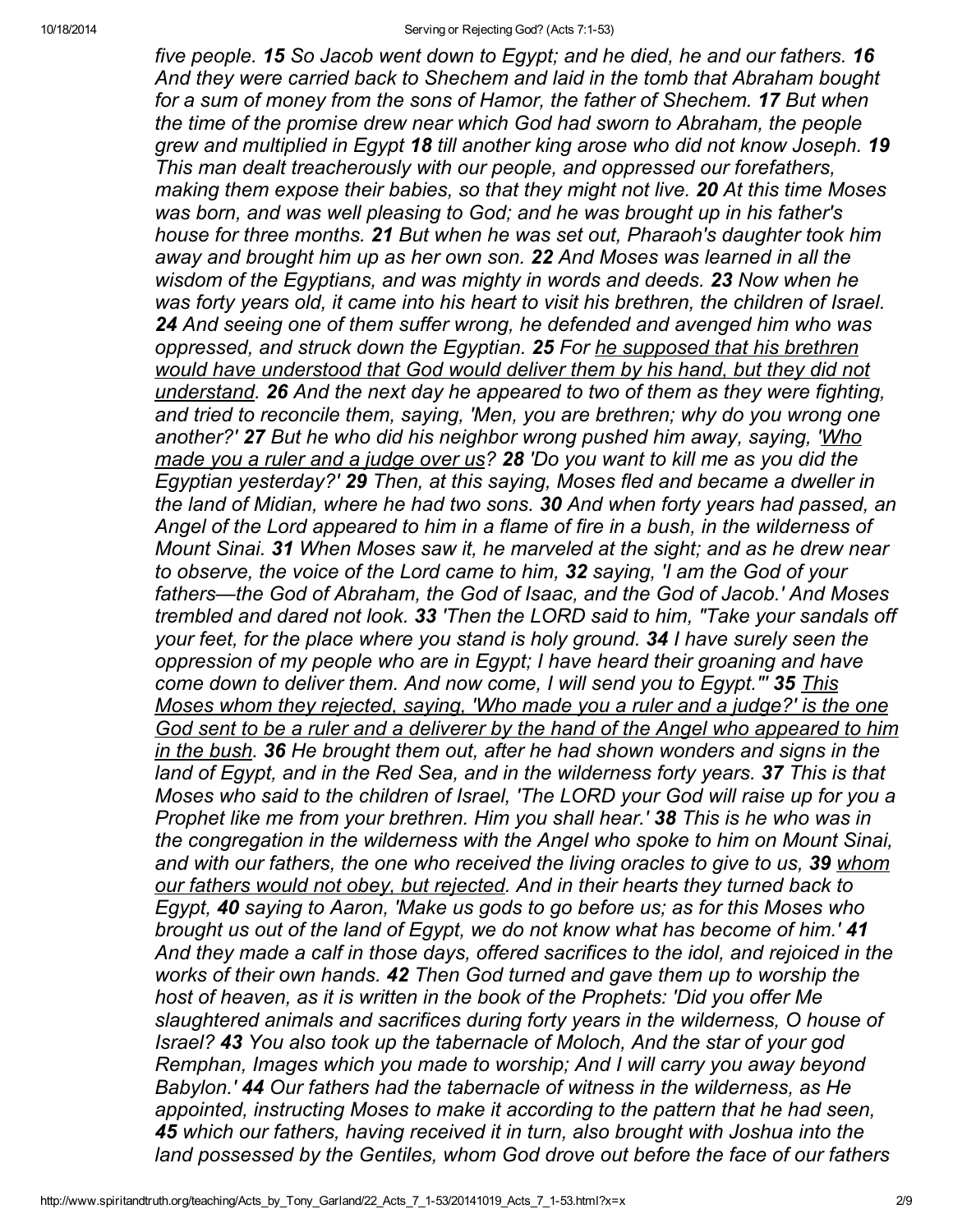until the days of David, 46 who found favor before God and asked to find a dwelling for the God of Jacob. 47 But Solomon built Him a house. 48 However, the Most High does not dwell in temples made with hands, as the prophet says: 49 'Heaven is My throne, And earth is My footstool. What house will you build for Me? says the LORD, Or what is the place of My rest? 50 Has My hand not made all these things?' 51 You stiffnecked and uncircumcised in heart and ears! You always resist the Holy Spirit; as your fathers did, so do you. 52 Which of the prophets did your fathers not persecute? And they killed those who foretold the coming of the Just One, of whom you now have become the betrayers and murderers, 53 who have received the law by the direction of angels and have not kept it.'"<sup>,[1](#page-8-0)</sup>

# The Patriarchs: Abraham to Joseph (Acts 7:1-16)

- 1. And the Patriarchs, becoming envious, sold Joseph into Egypt. But God was with him. (Acts 7:9)
- 2. Joseph, the rejected, became the means by which provision was made for the rest of the family—and ultimately the line of promise.

The Exodus, giving of the law, and wilderness wanderings: Moses (Acts 7:17-45)

- 1. Moses was the chosen instrument of God to deliver Israel out of Egypt
- 2. Moses intercedes on behalf of oppressed brethren, but is rejected (Acts 7:24- 28)
- 3. This Moses whom they rejected . . . is the one God sent to be a ruler and a deliver (Acts 7:35)
- 4. It was Moses who . . .
	- A. Performed signs and wonders (Acts 7:36)
	- B. Said, The Lord your God will raise up for you a Prophet like me from your brethren. Him you shall hear (Acts 7:37 cf. Deu. 18:15)
	- C. Was with the congregation in the wilderness for 40 years
	- D. Received the *living oracles* (the law) on Mount Sinai (Acts 7:38)
	- E. Received the plan for the tabernacle of witness in the wilderness by divine revelation (Acts 7:44)
- 5. Whom our fathers would not obey, but rejected (Acts 7:39)

The temple and the throne of David: David, Solomon (Acts 7:45-50)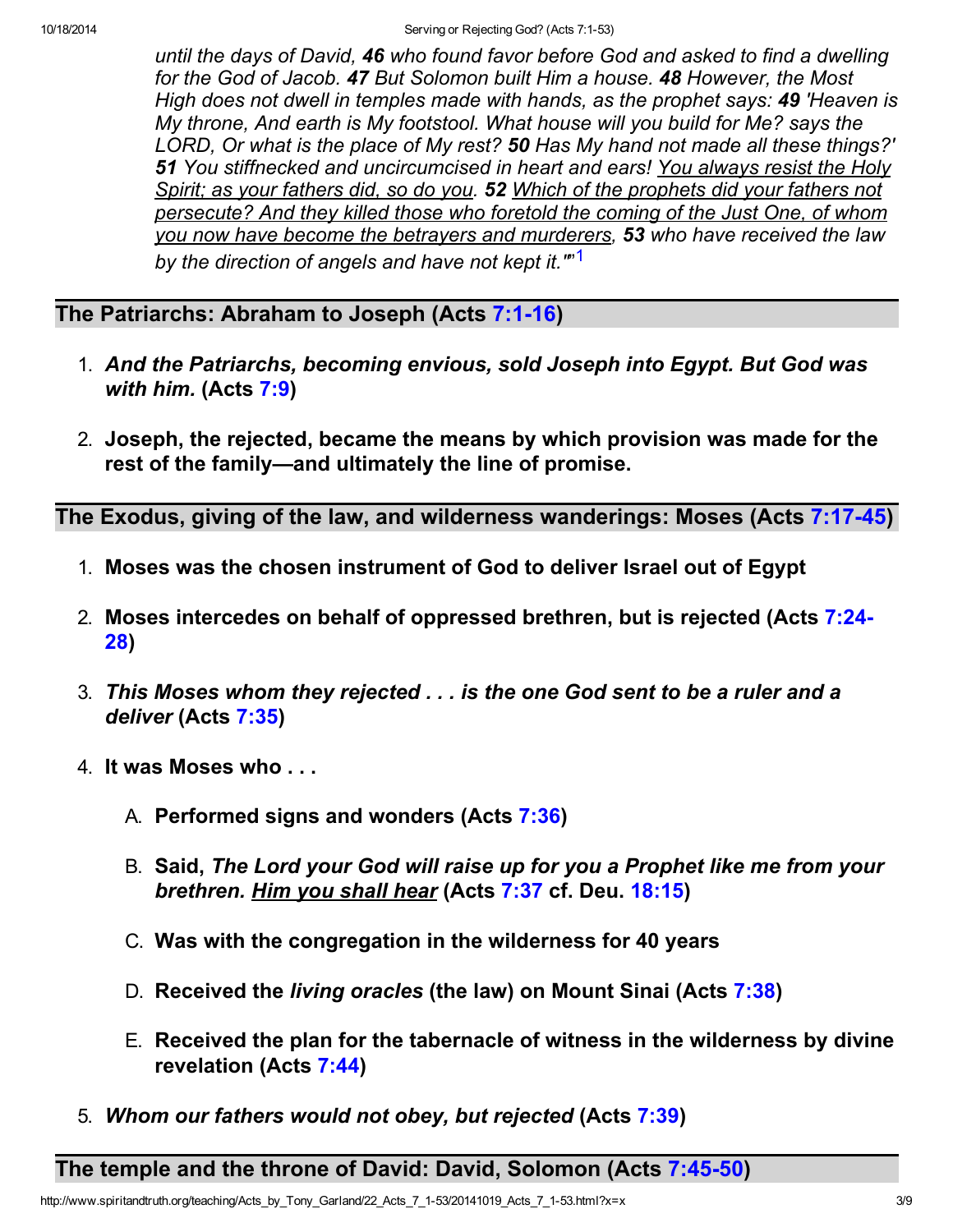- 1. Found favor before God, desired to build a dwelling place for God
- 2. David gathered and planned, received divine directions, in preparation for his son, Solomon, who would build the Temple (the "house" of God)
- 3. Yet, even the kings in the line of David and Solomon became increasingly corrupt leading to the judgment of the throne of David—such that there was no king in Israel since—even unto the day in which Stephen here spoke.
	- A. I will carry you away beyond Babylon (Acts 7:43)

### The punch line: Acts 7:51-53

- 1. You stiffnecked and uncircumcised in heart and ears! You always resist the Holy Spirit; as your fathers did, so do you. And they killed those who foretold the coming of the Just One, of whom you now have become the betrayers and murderers, who have received the law by the direction of angels and have not kept it (Acts 7:51-53).
	- A. Continually resisting the Holy Spirit
	- B. Acting just like their fathers
		- I. Their fathers had killed those who predicted Messiah Jesus
		- II. They had killed Messiah Jesus Himself
	- C. They were walking in the same historical rut as their fathers—the wellworn pattern of disobeying and rejecting God, all the while believing they were seeking and serving God.

# The pattern

- 1. On the stage of history: revelation by God followed by rejection by cultures and nations
	- A. Adam and Eve
	- B. Worldwide evil prior to the flood
	- C. The nations at the tower of Babel
	- D. Israel's failure to follow God, both the north and south
	- E. The failure of the throne of David to institute godly rule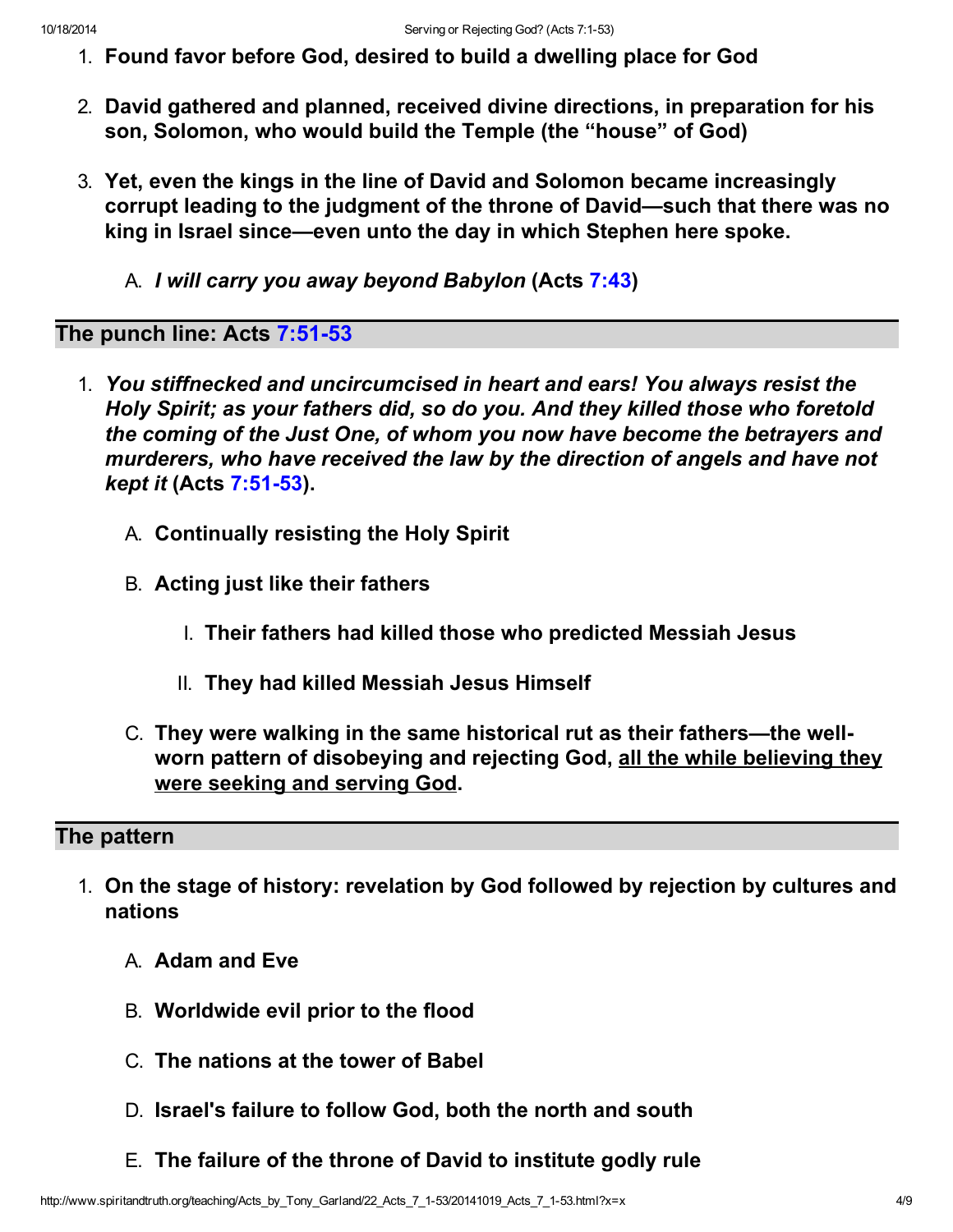F. The failure of Israel to accept her Messiah

- 2. But what about our own lives our walk with God as professed believers?
	- A. Loving God, worshiping God, but living in disobedience
		- I. Christians who believe they are seriously following God, even praying for His will in their lives, but who are living in direct disobedience to His will
			- a. Unmarried Christian couples who are sexually active
			- b. Professing Christians who are practicing homosexuals
		- II. Our disobedience can be major or minor, but if we think we can be true disciples of God while walking in serious disobedience, we are no different than the Sanhedrin at the time of Stephen
			- a. Believed they were among those who were serious about serving and seeking God (after all, Paul—soon to be Saul—was one of them!)
			- b. In reality, they were diametrically opposed to God and His principles
			- c. This is serious spiritual deception!
	- B. What about less obvious situations where we reject God's voice in our lives?
		- I. We don't like the message
			- a. Then they cried out with a loud voice, stopped their ears, and ran at him with one accord (Acts 7:57)
			- b. But if we liked the message, then we'd already be motivated in that direction. To get us to turn and change our ways involves helping us to see we are on an incorrect path or held captive by incorrect thinking
		- II. Our pride gets in the way
			- a. Unwilling to accept input from those we deem as "lesser" then ourselves
				- i. A man who was blind from birth, having been healed by Jesus,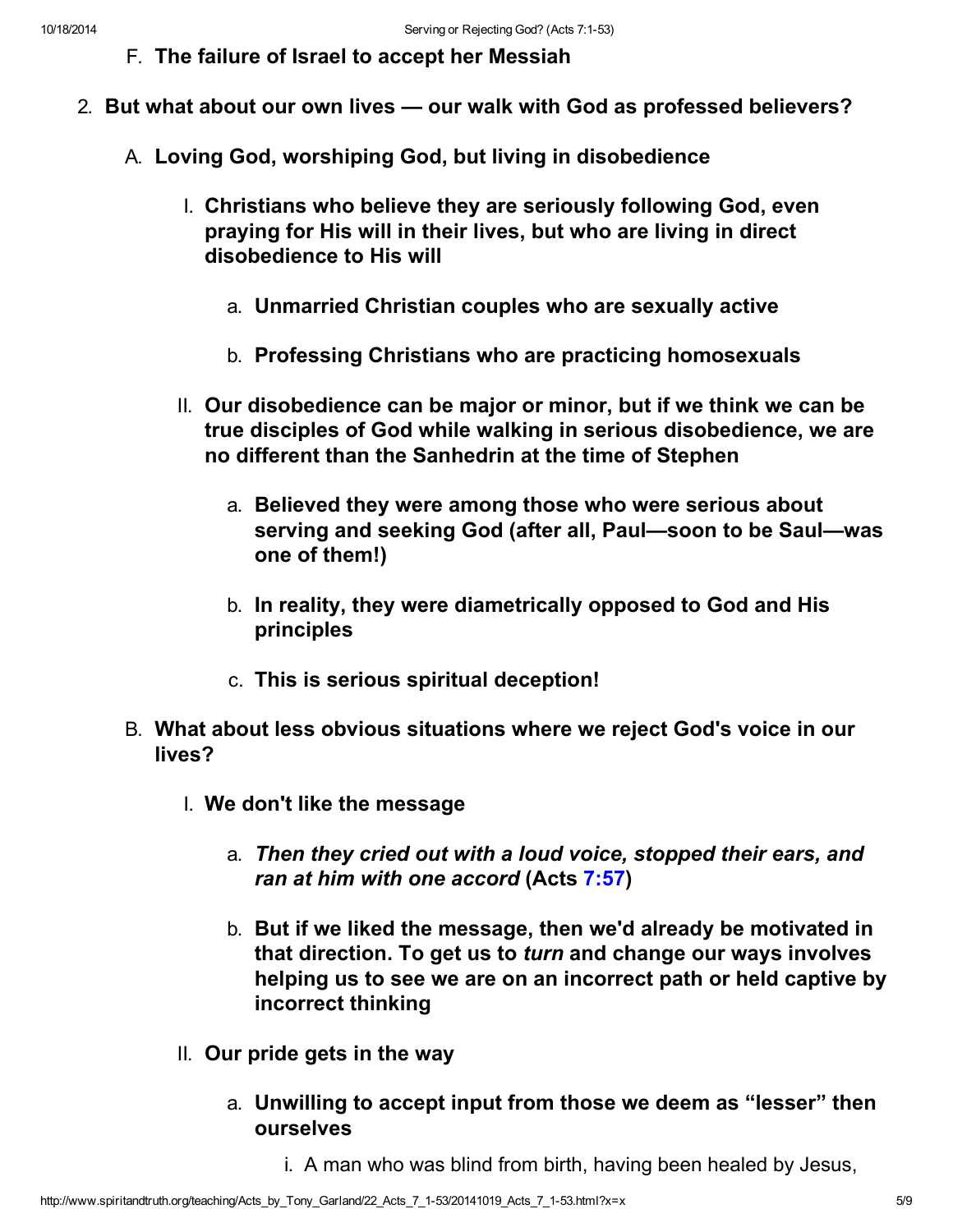testifies before the religious leaders

The man answered and said to them, "Why, this is a marvelous thing, that you do not know where He [Jesus] is from; yet He has opened my eyes! Now we know that God does not hear sinners; but if anyone is a worshiper of God and does His will, He hears him. Since the world began it has been unheard of that anyone opened the eyes of one who was born blind. If this Man were not from God, He could do nothing." They answered and said to him, "You were completely born in sins, and are you teaching us?" And they cast him out. (John 9:30-34)

### b. Unwilling to admit our own faults

- i. Concerning Israel, Paul writes: For I bear them witness that they have a zeal for God, but not according to knowledge. For they being ignorant of God's righteousness, and seeking to establish their own righteousness, have not submitted to the righteousness of God (Rom. 10:2-3).
- ii. Yet, these are the very faults that need to be addressed if we are to be conformed into the image of God's son (Rom. 8:29)

# III. We discount the familiar as a source of God's input in our lives

# a. The familiar is not given proper honor and attention

- i. And when He [Jesus] had come to His own country, He taught them in their synagogue, so that they were astonished and said, "Where did this Man get this wisdom and these mighty works? Is this not the carpenter's son? Is not His mother called Mary? And His brothers James, Joses, Simon, and Judas? And His sisters, are they not all with us? Where then did this Man get all these things?" So they were offended at Him. But Jesus said to them, "A prophet is not without honor except in his own country and in his own house" (Mat. 13:54-57).
- ii. Really a symptom of our unwillingness listen to those we deem as "lesser" or even similar to ourselves

# b. Seeking God's voice through the unusual

- i. Like "spiritual teenagers" who never hear what our parents are saying, but the minute we hear it from somewhere else (a source without authority, like another adult or peer), then it is value and considered
- ii. Attempting to "validate" that it must truly be God's voice if it comes from someone who doesn't know us very well

# c. Discounting that God most often speaks in normal situations through the voices of those He has placed around us.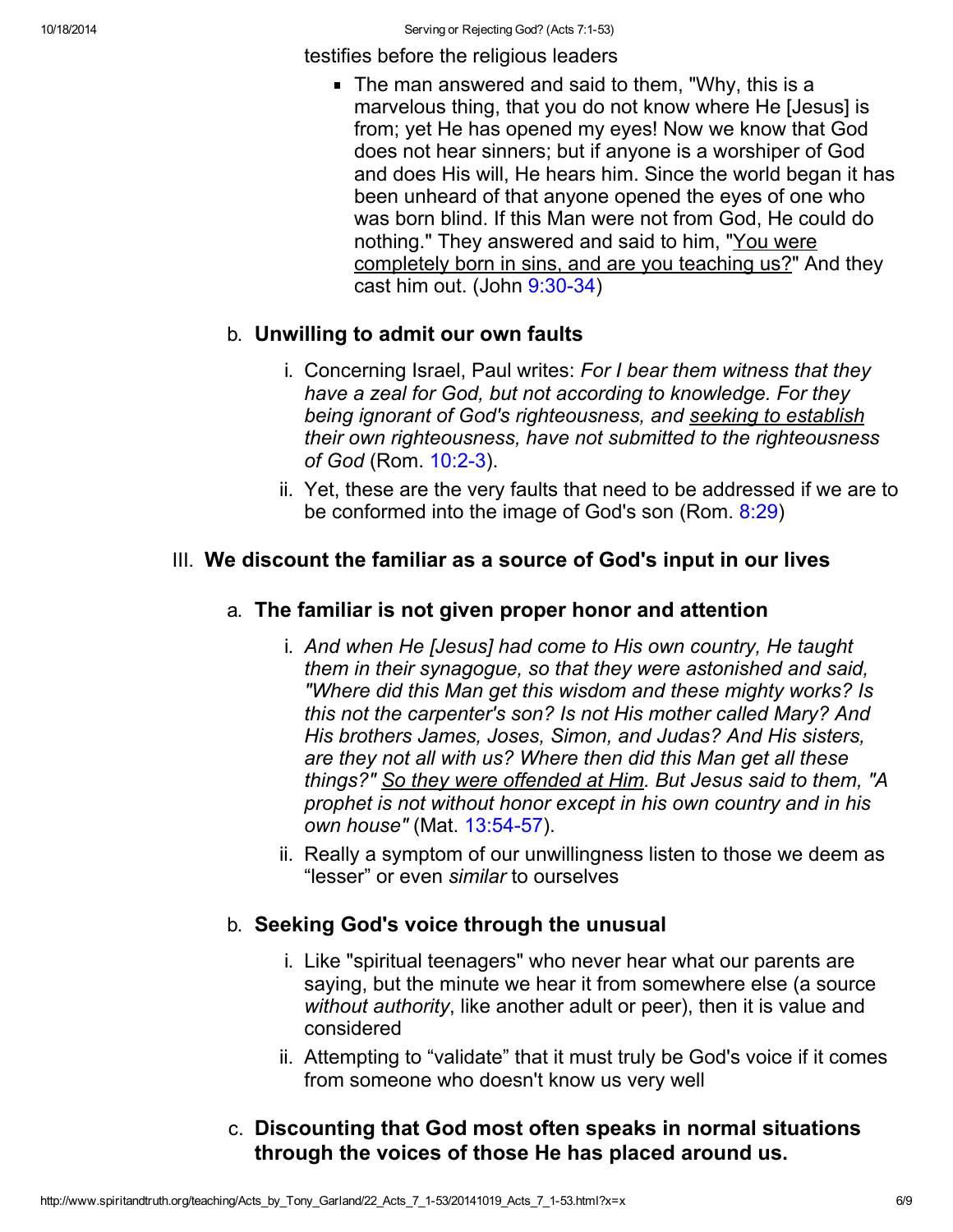- i. A well-known Proverb states, Faithful are the wounds of a friend . . . (Pr.  $27:6$ ). Why?
	- Friends know us over the long haul have insight into our struggles, gifts, and personality
	- **Firands have a vested interested in us, value us as friends** and brothers and sisters in Christ
	- Friends can't get away with "hit-and-run"; they have to be careful and thoughtful with what they have to say. Friends will still be around tomorrow
	- Friends are motivated to preserve the relationship

#### **Principles**

- 1. God often works through unexpected means
	- A. Abraham traveled all the way from Chaldea to the land of promise, but received no immediate inheritance in the the land he was taken to
	- B. God purposefully took Israel down into Egypt, under favorable conditions, knowing this would eventually result in their bondage and need of deliverance
	- C. Pharaoh's evil scheme to kill the male Hebrews led to Moses being raised up in the house of his daughter in preparation for leading Israel out of Egypt
	- D. The crucifixion of Jesus, a seeming defeat, was actually a spectacular defeat over death and darkness which only the genius of God could have engineered
	- E. When things seem to go astray in our own lives, we are often too quick to conclude that it can't be God—as if we have the ability to reliably discern the mind and will of God in relation to the events of our lives
	- F. Where is our trust in God's sovereignty over us?
- 2. Mankind has a well-worn history of rejecting God, both personally and nationally. Fortunately, God is enormously patient
	- A. God provides numerous opportunities for us to hear what we need to hear and to respond in repentance. Consider God's patience with the religious leaders of Israel:
		- I. The ministry of John the baptist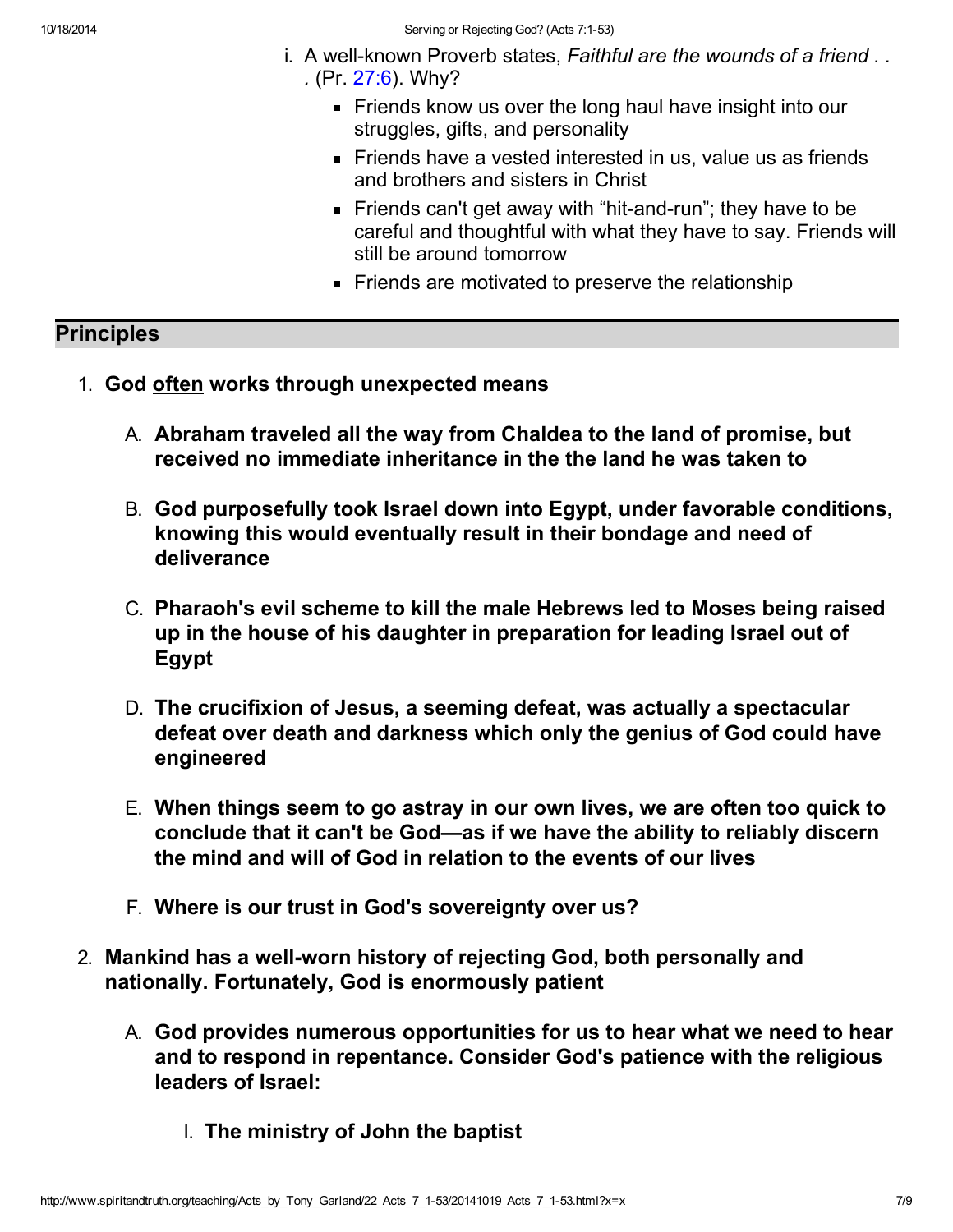- II. The ministry of Jesus
- III. The day of Pentecost (Acts 2)
- IV. Peter and John, heal a man born lame, testify before the council (Acts 3)
- V. Peter and John, released from prison by an Angel, testify before the council (Acts 5)
- VI. Stephen, witnesses before the council (Acts 6-7).
- B. However, if we persist in our stubbornness, God eventually gives us what we want rather than what we need.
	- I. After Israel repeatedly rejected Moses, God turned and gave them up to worship the host of heaven . . . Molech . . . and the star of . . . Remphan (Acts 7:42-43)
- 3. We must continually pray to have spiritual ears so as to avoid that which Isaiah and Jesus warned of:
	- A. The commissioning of Isaiah: Also I heard the voice of the Lord, saying: "Whom shall I send, And who will go for Us?" Then I said, "Here am I! Send me." And He said, "Go, and tell this people: 'Keep on hearing, but do not understand; Keep on seeing, but do not perceive.' "Make the heart of this people dull, And their ears heavy, And shut their eyes; Lest they see with their eyes, And hear with their ears, And understand with their heart, And return and be healed." (Isa. 6:8-10)
	- B. Jesus' use of parables: Therefore I speak to them in parables, because seeing they do not see, and hearing they do not hear, nor do they understand. And in them the prophecy of Isaiah is fulfilled . . . (Mat. 13:13-15)
	- C. But blessed are your eyes for they see, and your ears for they hear (Mat. 13:16)

Sat Oct 18 19:36:20 2014